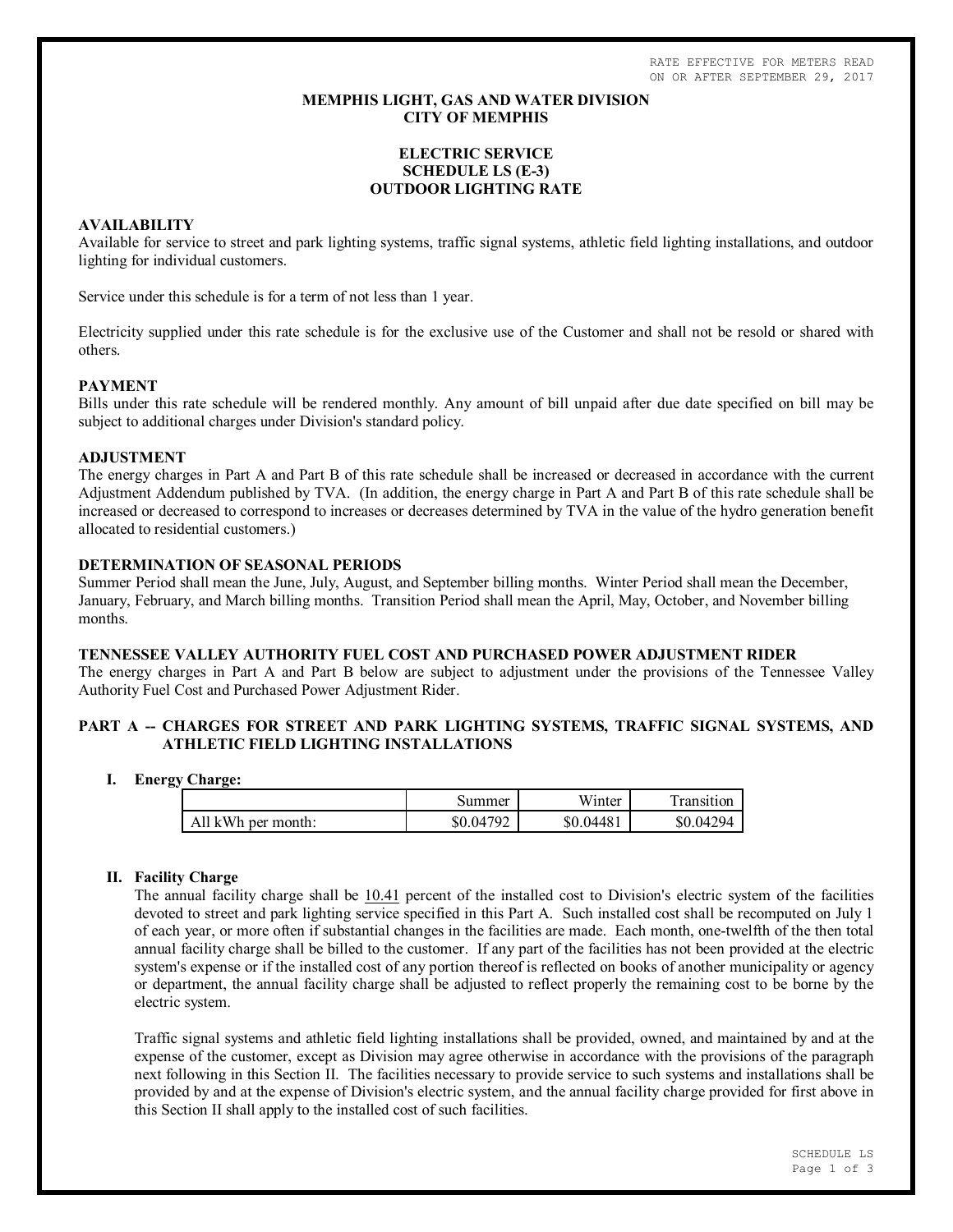When so authorized by policy duly adopted by Division's governing board, traffic signal systems and athletic field lighting installations may be provided, owned, and maintained by Division's electric system for the customer's benefit. In such cases Division may require reimbursement from the customer for a portion of the initial installed cost of any such system or installation and shall require payment by the customer of a facility charge sufficient to cover all of Division's costs (except reimbursed costs), including appropriate overheads, of providing, owning, and maintaining such system or installation; provided that, for athletic field lighting installations, such facility charge shall in no case be less than 12 percent per year of such costs. Said facility charge shall be in addition to the annual facility charge on the facilities necessary to provide service to such system or installation as provided for in the preceding paragraph. Replacement of lamps and related glassware for traffic signal systems and athletic field lighting installations provided under this paragraph shall be paid for under the provisions of paragraph A in Section IV.

### **III. Customer Charge -Traffic Signal Systems and Athletic Field Lighting Installations.**

Division shall apply a uniform monthly customer charge of  $$2.71$  for service to each traffic signal system or athletic field lighting installation.

## **IV. Replacement of Lamps and Related Glassware -Street and Park Lighting**

Customer shall be billed and shall pay for replacements as provided in paragraph B below, which shall be applied to all service for street and park lighting.

A. Division shall bill the customer monthly for such replacements during each month at Division's cost of materials, including appropriate storeroom expense.

B. Division shall bill the customer monthly for one-twelfth of the amount by which Division's cost of materials, including appropriate storeroom expense, exceeds the product of 3 mills multiplied by the number of kilowatt-hours used for street and park lighting during the fiscal year immediately preceding the fiscal year in which such month occurs.

#### **METERING**

For any billing month or part of such month in which the energy is not metered or for which a meter reading is found to be in error or a meter is found to have failed, the energy for billing purposes for that billing month or part of such month shall be computed from the rated capacity of the lamps (including ballast) plus 5 percent of such capacity to reflect secondary circuit losses, multiplied by the number of hours of use.

#### **REVENUE AND COST REVIEW**

Division's costs of providing service under Part A of this rate schedule are subject to review at any time and from time to time to determine if Division's revenues from the charges being applied are sufficient to cover its costs. (Such costs, including applicable overheads, include, but are not limited to, those incurred in the operation and maintenance of the systems provided and those resulting from depreciation and payments for taxes, tax equivalents and interest.) If any such review discloses that revenues are either less or more than sufficient to cover said costs, Division shall revise the above facility charges so that revenues will be sufficient to cover said costs. Any such revision of the annual facility charge provided for first above in Section II of Part A of this rate schedule shall be by agreement between Division and TVA.